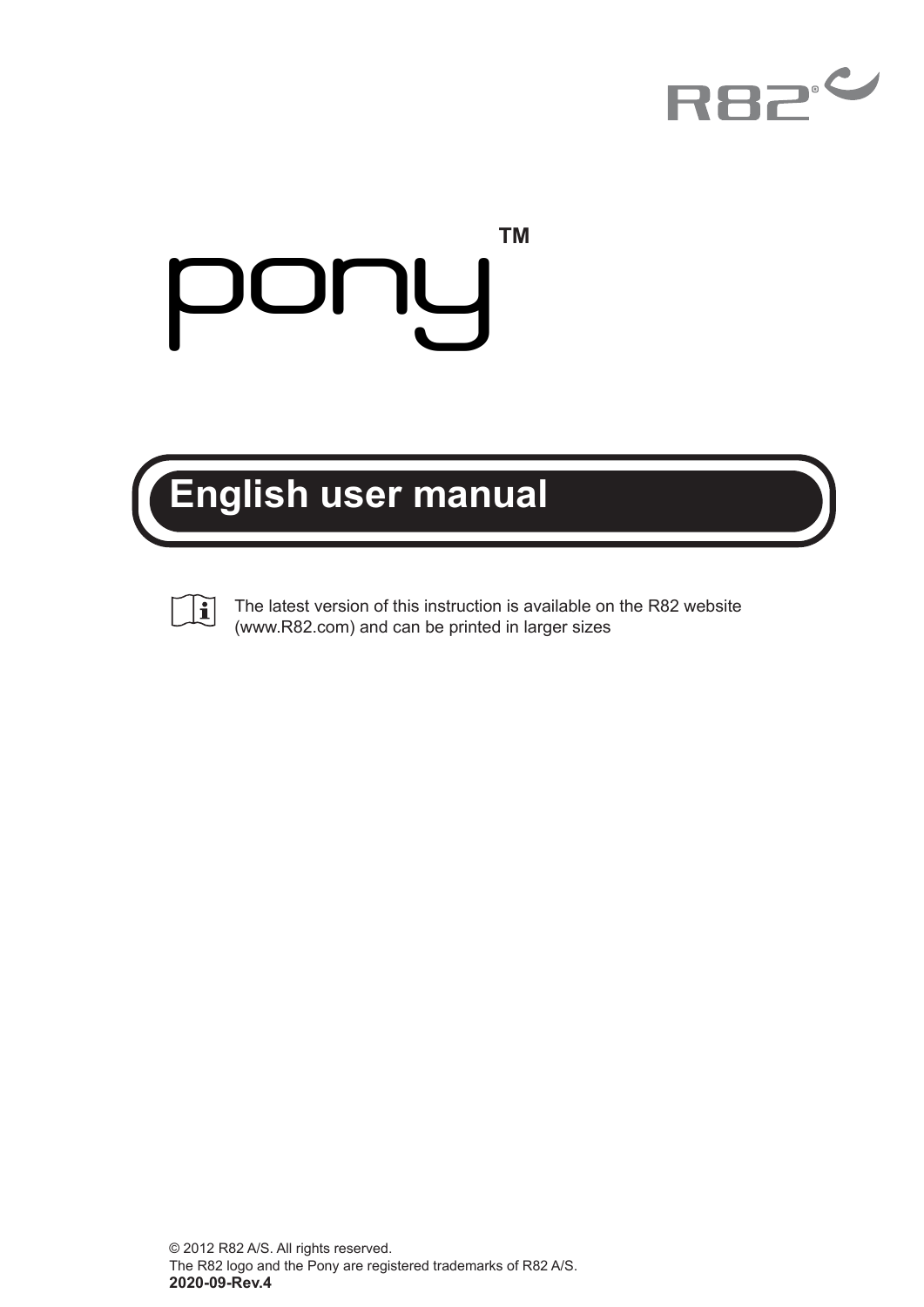



| Height adjustment of seat and body support 6  |  |
|-----------------------------------------------|--|
|                                               |  |
|                                               |  |
|                                               |  |
|                                               |  |
|                                               |  |
|                                               |  |
|                                               |  |
|                                               |  |
|                                               |  |
|                                               |  |
|                                               |  |
| Vertical hand grips, mounted at the ends  12  |  |
| Vertical hand grips, mounted in the middle 13 |  |
|                                               |  |
|                                               |  |
|                                               |  |
|                                               |  |
|                                               |  |
|                                               |  |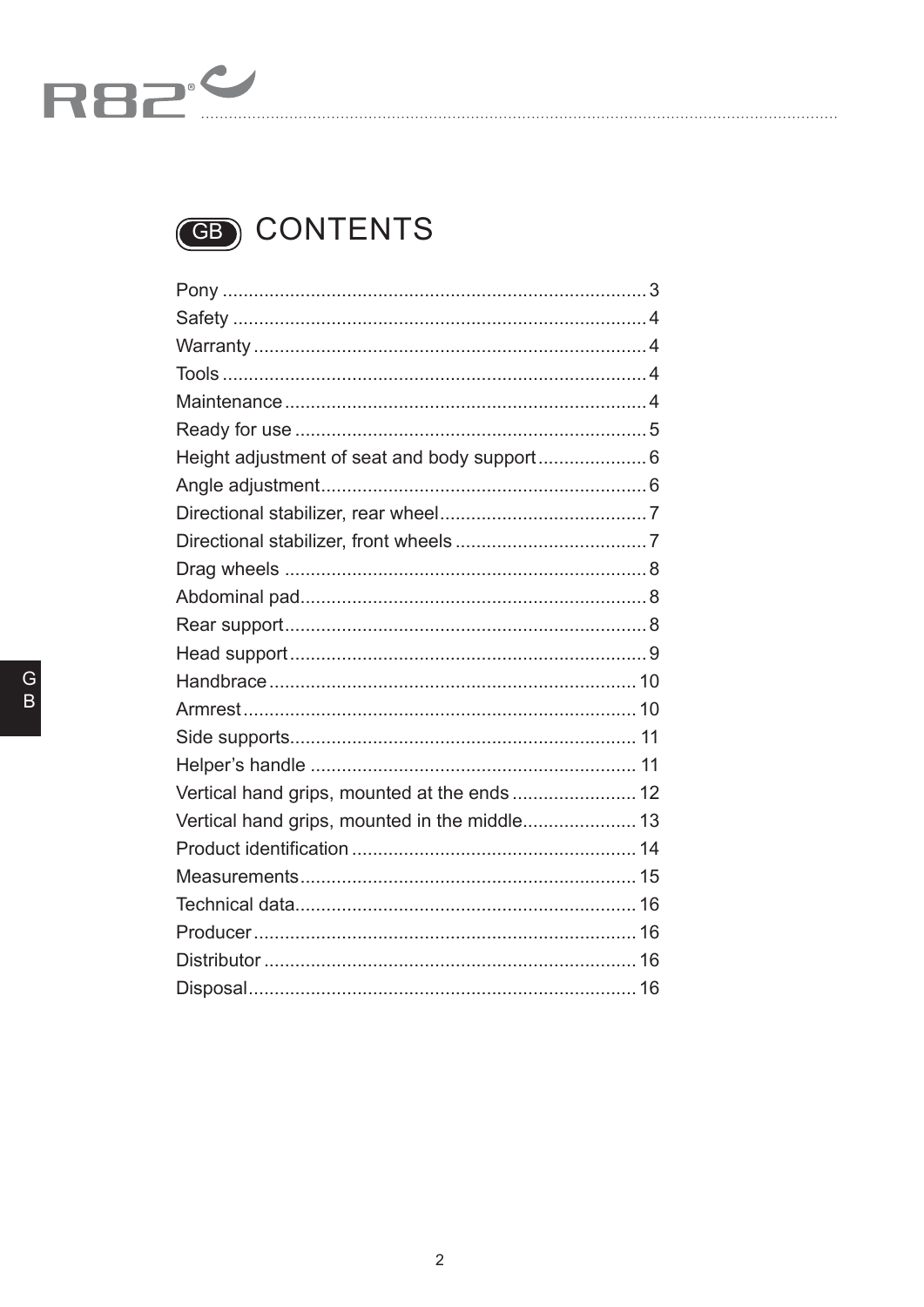





PONY

Congratulations on choosing the PONY. We are convinced that it will fully live up to your expectations.

The Pony is a gait trainer that encourages the child to stand and walk. It provides excellent support for the chest while keeping the child's pelvis firmly in place. The Pony can advantageously be used by for example children with CP, GMFCS level 2-5. The Pony is constructed for one user at a time. It is available in 4 sizes (from 18 months to eight years of age) and suitable for indoor use.

This manual describe and illustrates all functions, and will enable you to take maximum advantage of your PONY.

## **GB)** DECLARATION OF CONFORMITY



This product conforms to the requirements of the Medical Devices Regulation (2017/745). The CE mark must be removed when rebuilding the product, when used in combination with a product from another manufacturer or when using other than original R82 spare parts and fittings. Further, this product conforms to the requirements according to:

EN 12182



Behind the rear support you will find a 4 mm Allan key. This key is used to perform some of the adjustments described in this manual.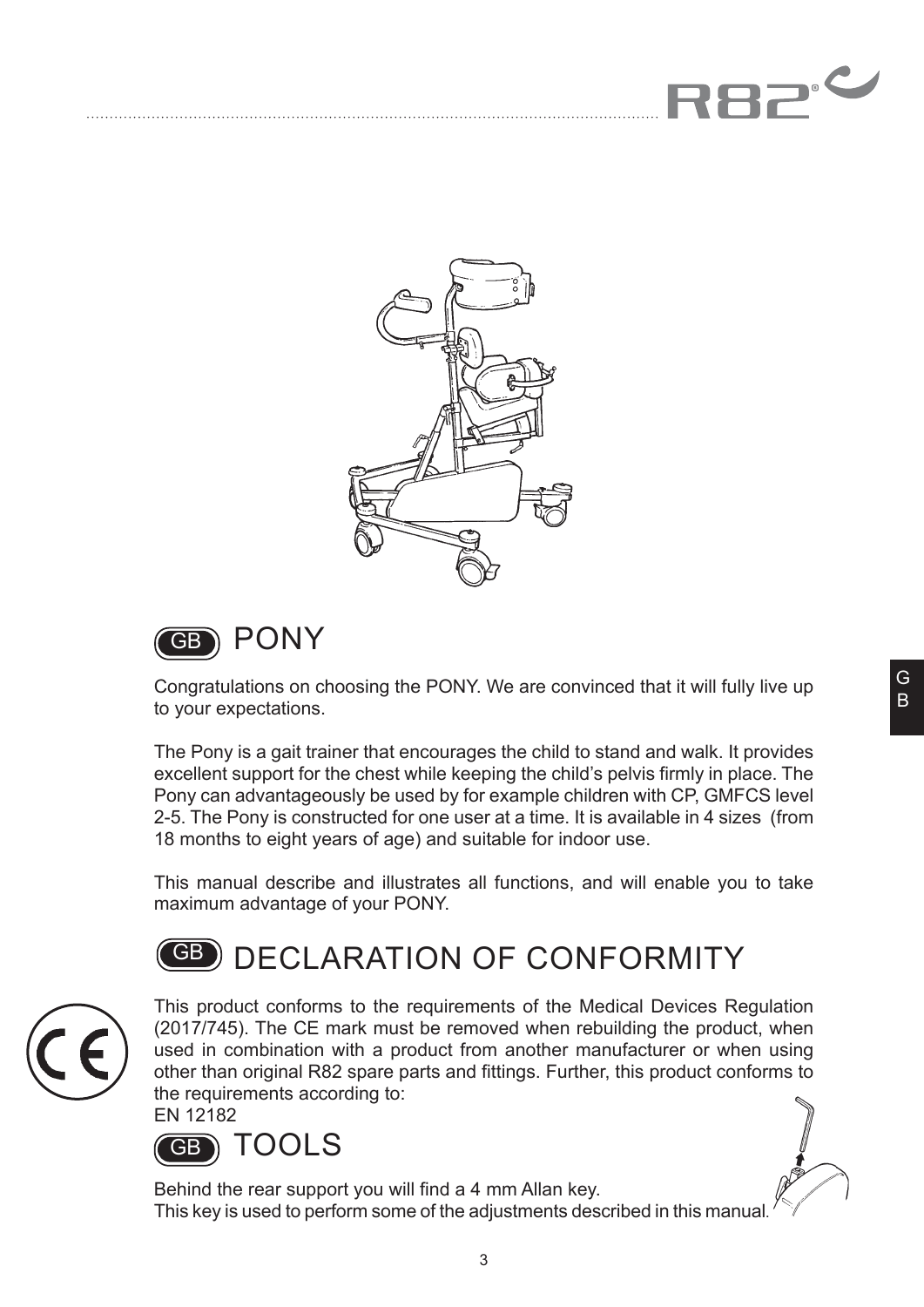

#### SAFETY GB

The durability of this product correspond to a life cycle of 5 years at normal use. Hereafter the product must be rennovated (by R82 personel) to extend the life time.

In case of an adverse event occurred in relation to the device, incidents should be reported to your local dealer and the national competent authority in a timely manner. The local dealer will forward information to manufacturer.

Pony is solely for indoor use.



Remove the CE-mark, when re-building the product or when using other than original R82 spare parts and fittings.

Check the strap before every use and replace any worn out parts before using this product.

Never leave your child unattended in this product. Ensure constant supervision by an adult. Incorrect use of the product, may cause serious injury to the user. Ensure that the belt is securely fixed to the frame before every use.



For the purpose of safety and comfort, always move the product away from the sun and allow to cool before use



This product contains small parts which could present a choking hazard if removed from their intended placing

#### WARRANTY GB

R82 offers a 2-year warranty against defects in workmanship and materials and a 5-year warranty on breakage of the metal frame caused by defects in welds. The warranty would be adversely affected if the customer's responsibility of servicing and/or daily maintenance is not carried out according to the guidelines and intervals prescribed by the supplier and/or stated in the manual. For further information, we refer to the R82 homepage/download. The warranty can only be sustained if the R82 product is in use in the same country where it was purchased and if the product can be identified by the serial number. The warranty does not cover accidental damage, including damage caused by misuse or neglect. The warranty does not extend to non-durable parts, which are subject to normal wear and tear and need periodic replacement. The warranty is null and void if non-original R82 parts/accessories are used, or if the product is repaired or altered by anyone other than an authorised R82 representative or by trained personnel officially recognised by R82 for repair and maintenance of R82 products. R82 reserves the right to inspect the product being claimed for and the relevant documentation before agreeing to the warranty claim, and to decide upon whether to replace or repair the defective product. It is the customer's responsibility to return the item being claimed for under warranty to the address of purchase. The warranty is given by R82 or, subsequently, an R82 dealer.

#### MAINTENANCE GB

The Pony functions without any maintenance, but it is recommended to clean the frame frequently.



Do not use any cleaning materials containing chlorine.

Adjustments and changes not described in this manual, must be made by authorized R82 personel.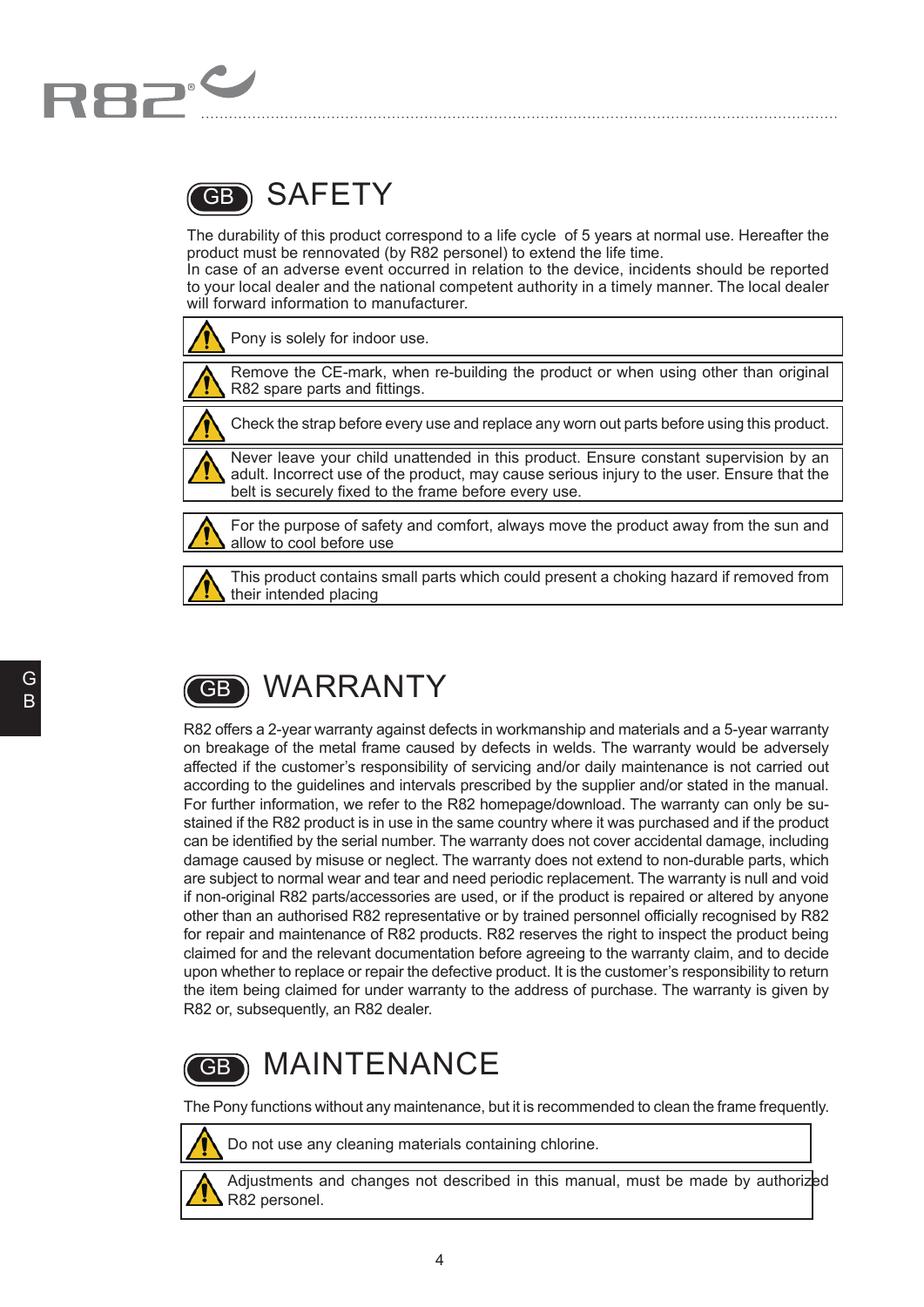



GB READY FOR USE

Lift up the two bars on the frame. Except Pony 0

NOTE: Remove black lever first, then: A: Place the schroud over the bars. B:Fasten the schroud with the four Phillips headscrews. Except Pony 0

Place the seat on the large vertical bar. Faaten with the attached Allen key.

Install the angle adjustment bar: A:Insert the bar into the smaller vertical bar. Fasten with handle. B:Place the pivoting end over the larger vertical bar. Fasten with the Allen key.

Place the hand grip on the body support bar and slide it to the top. Fasten with the Allen key.

Insert the body support into the larger vertical bar and fasten with the Allen key.

Your PONY is assembled.





G B

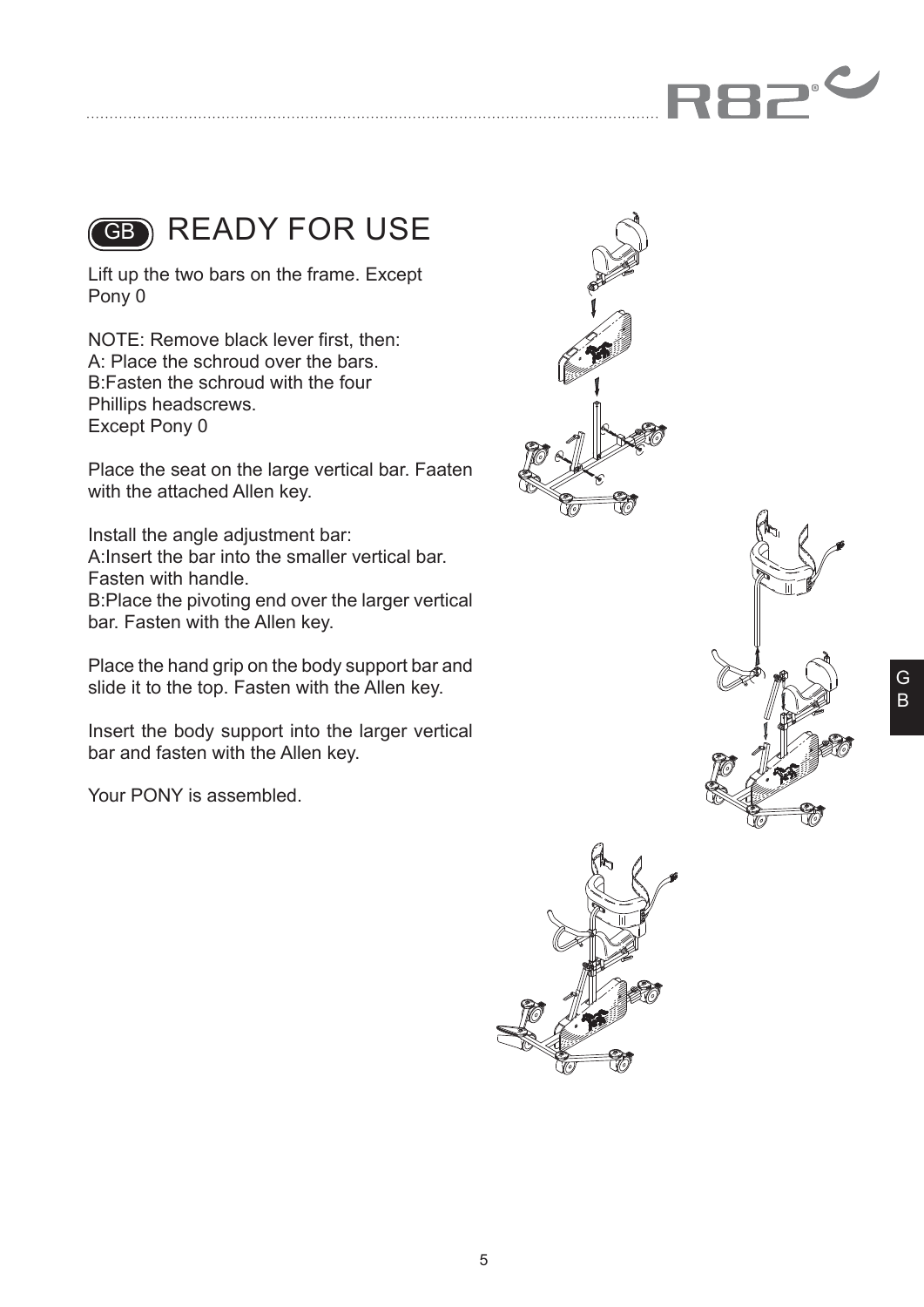



### GB HEIGHT ADJUSTMENT OF SEAT AND BODY SUPPORT

Adjust the height or remove the body support by using the Allen key. (A)

Use the Allen key as shown to adjust the seat height. (B)





Loosen the black lever (A) as shown to adjust the angle of the PONY. Tighten the lever when the desired angle is attained.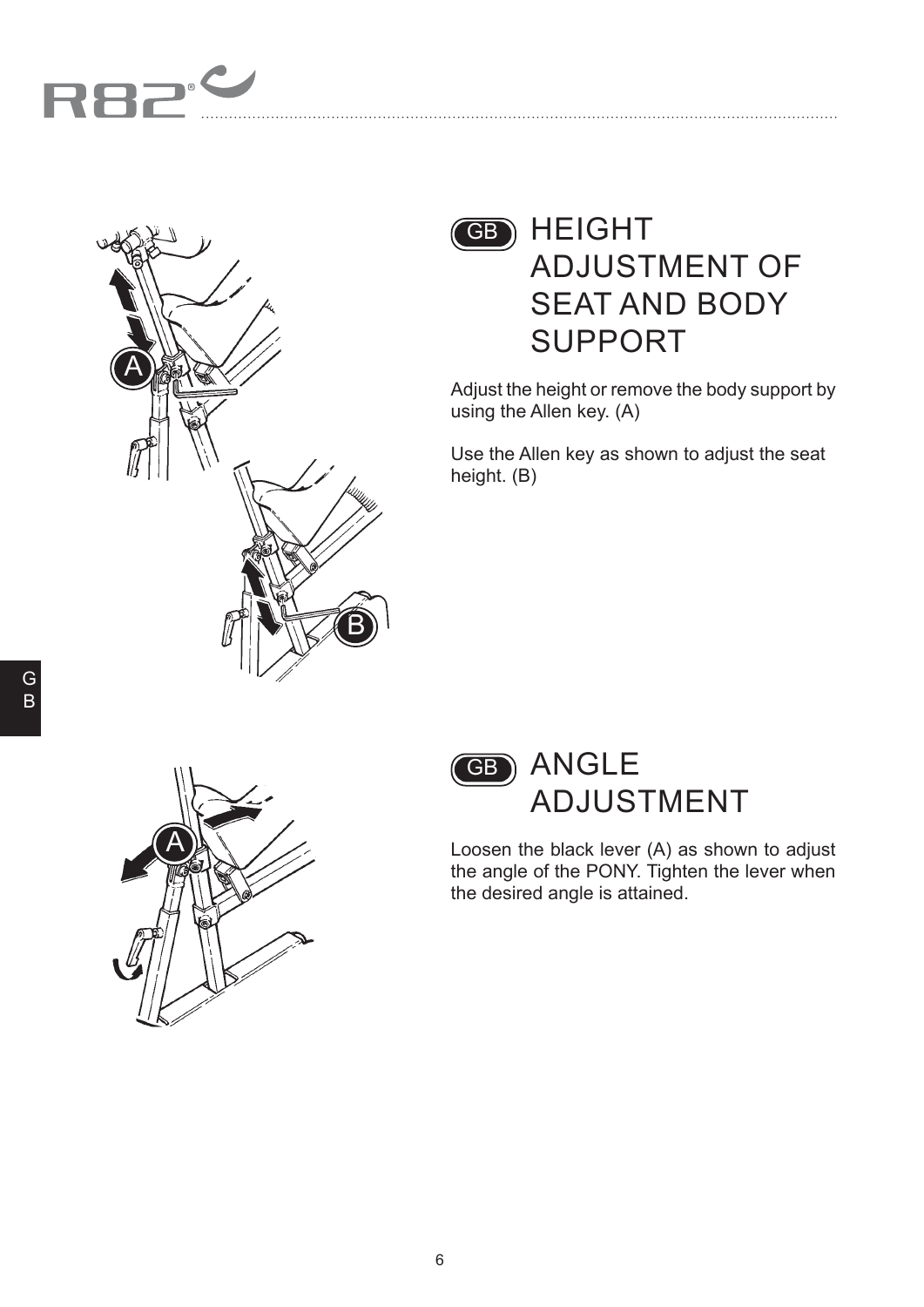



#### GB DIRECTIONAL STABILIZER, REAR WHEEL

The directional stabilizer prevents the rear wheel from turning. To lock the rear wheel, loosen the knob securing the stabilizer, turn the wheel as shown, slide the stabilizer over the wheel, and tighten the knob. (A)



#### GB DIRECTIONAL STABILIZER, FRONT WHEELS

Follow the instructions below to mount the directional stabiliser (B) on the Pony.

The directional stabilisers are mounted by the 2 front wheels (A) on the Pony.

- \* Activate the stabilisers by swinging down the 'legs' (E).
- \* Make sure that the wheels (A) are pointing in the right direction as shown on the drawing.
- \* Place the stabiliser (B) over the frame behind the wheels, as shown on the drawing.
- Tighten the screw  $(C)$

When the directional stabilisers are mounted. these are easily activated or de-activated. This is done by swinging the 'legs' (E) upwards or downwards.

For exact directional stabilising adjustment, the screw underneath (D) can be loosened and the stabiliser adjusted and then retightened.



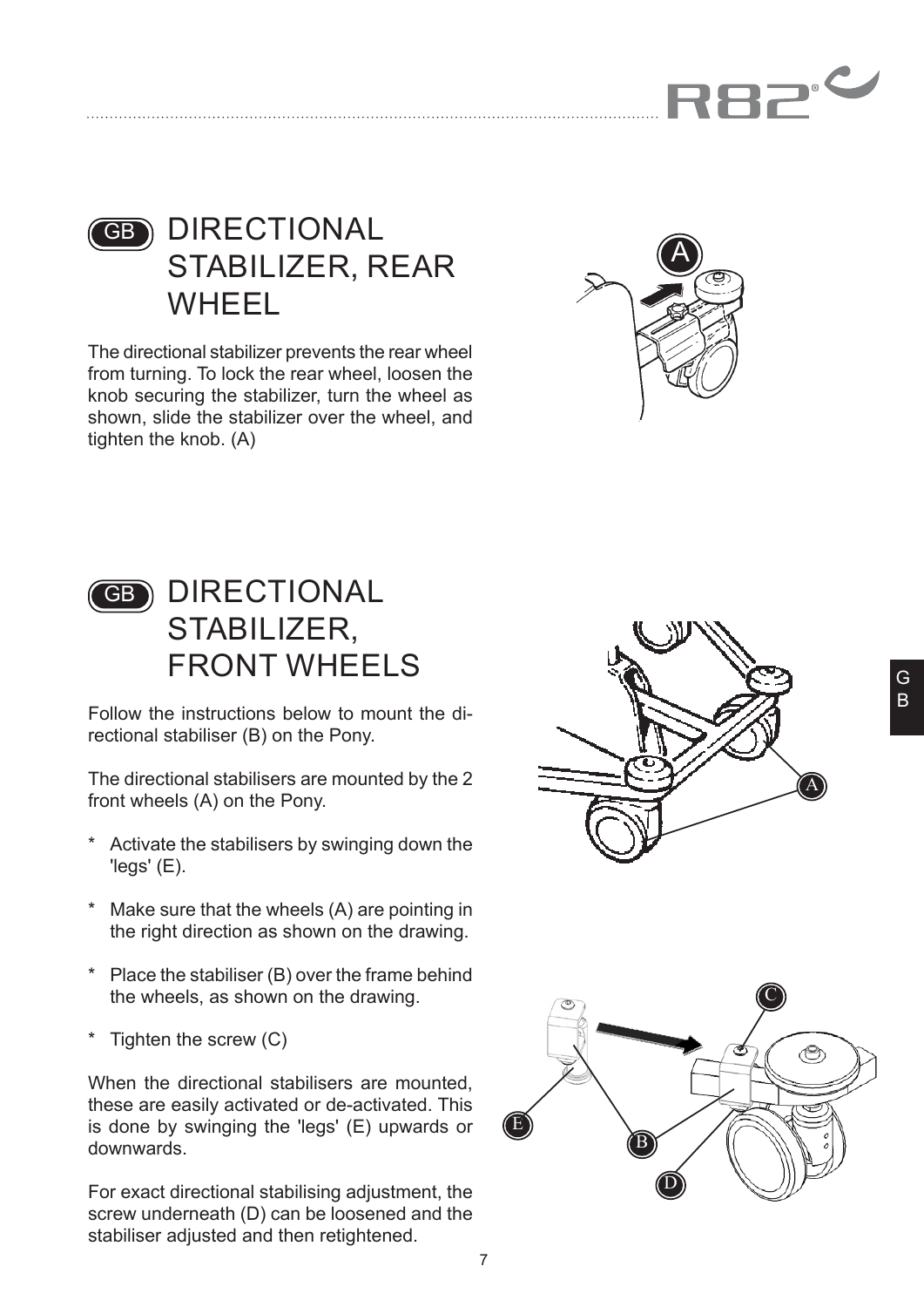





The Pony is as standard equipped with one drag wheel. Mount the enclosed screw on the rear wheel and fasten as needed (A).

. . . . . . . . . . . . . . . . . . .





Height adjustment of the abdominal pad is performed with the Allen key. (A)

Depth adjustment of the abdominal pad is performed with the Allen key. (B)

Only for size 1+2+3



Use the Allen key to adjust the height of the rear support. (A)

Remove or adjust the depth of the rear support by utilizing the handle behind the seat. (B)

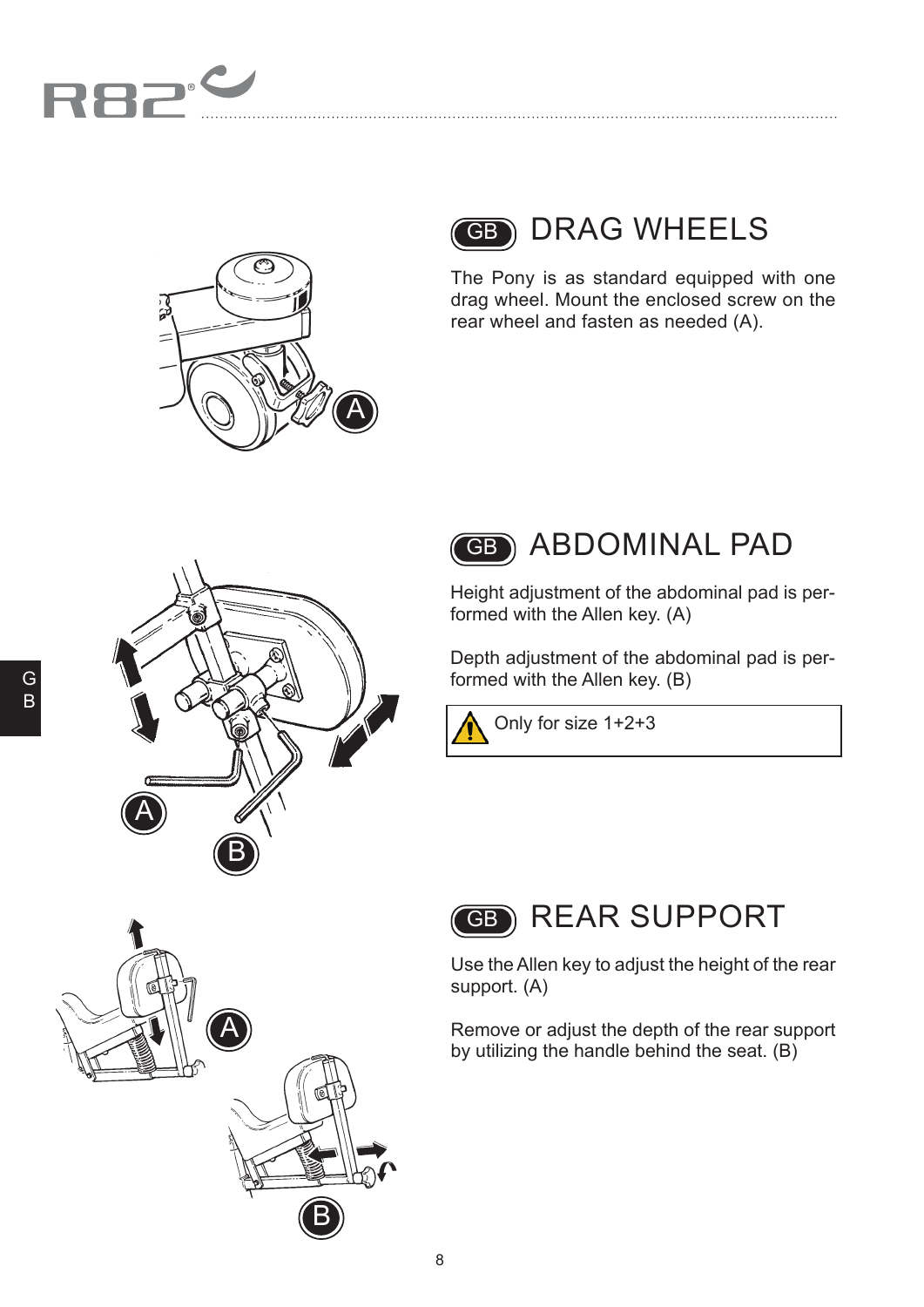



#### GB) HEAD SUPPORT

Follow the below to mount the head support correctly on the Pony:

- 1) Loosen the screw (A) to dismount the rear support and the side supports.
- 2) Mount the head support beneath the seat and fasten the screw (B).
- 3) Loosen the handles (C), (D) and (E) to height, width and angle adjust the head support.

When both head support and side supports are needed, the side supports have to be mounted on the body support bar. Please notice that Pony size 2+3 can not be equipped with both head support and side supports.



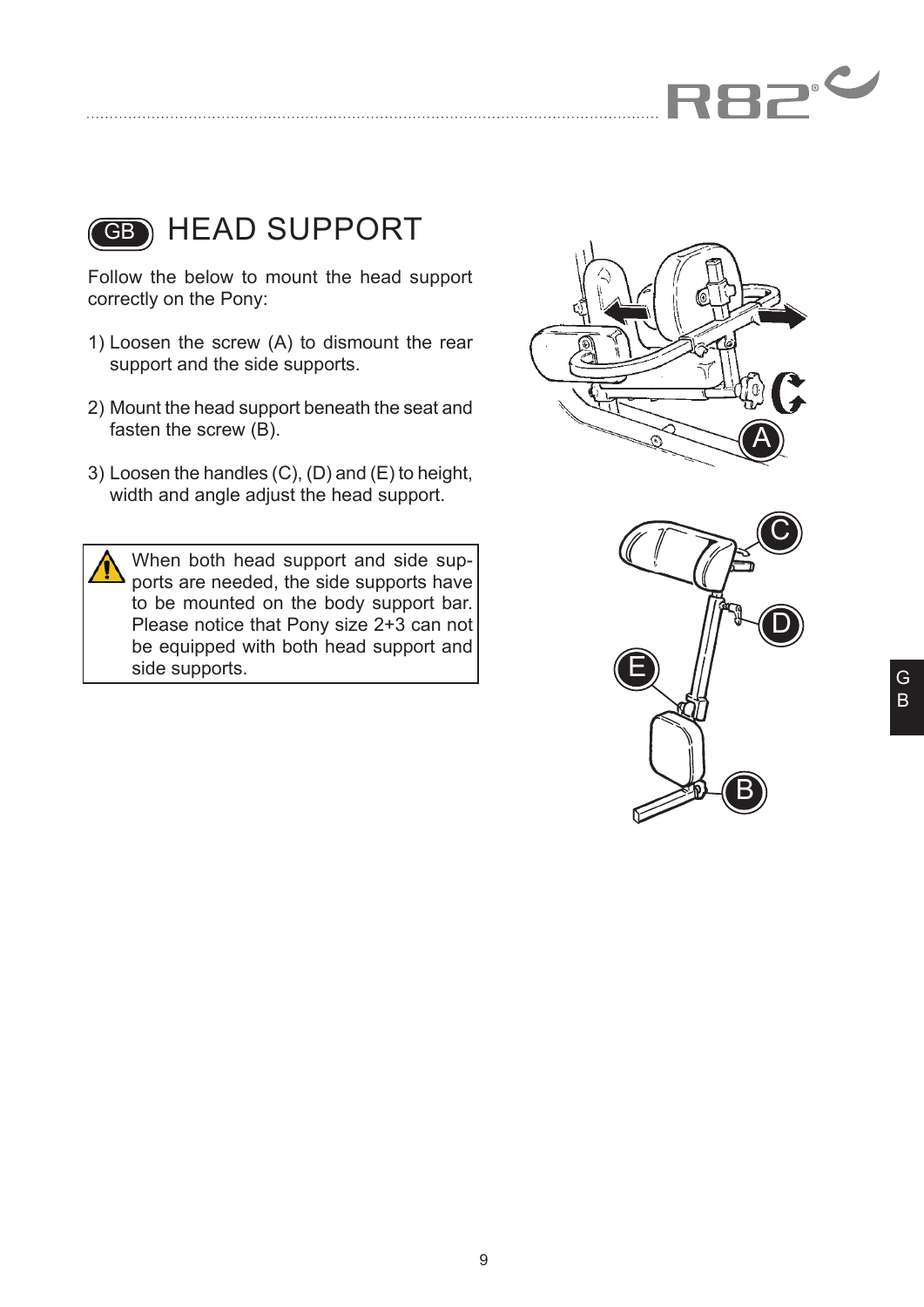



## GB HANDBRACE

Height adjustment of the handbrace is done with the Allen key (A).

Depth adjustment of the handbrace is done with the Allen key (B)



An armrest can be mounted together with the handbrace. Dismount the body support (see page 10) to switch the fittings.

Angle the armrest by using the black lever (A). Adjust the height with the Allen key. (B)

Insert the hand brace into the cross bar of the armrest fittings. (C)

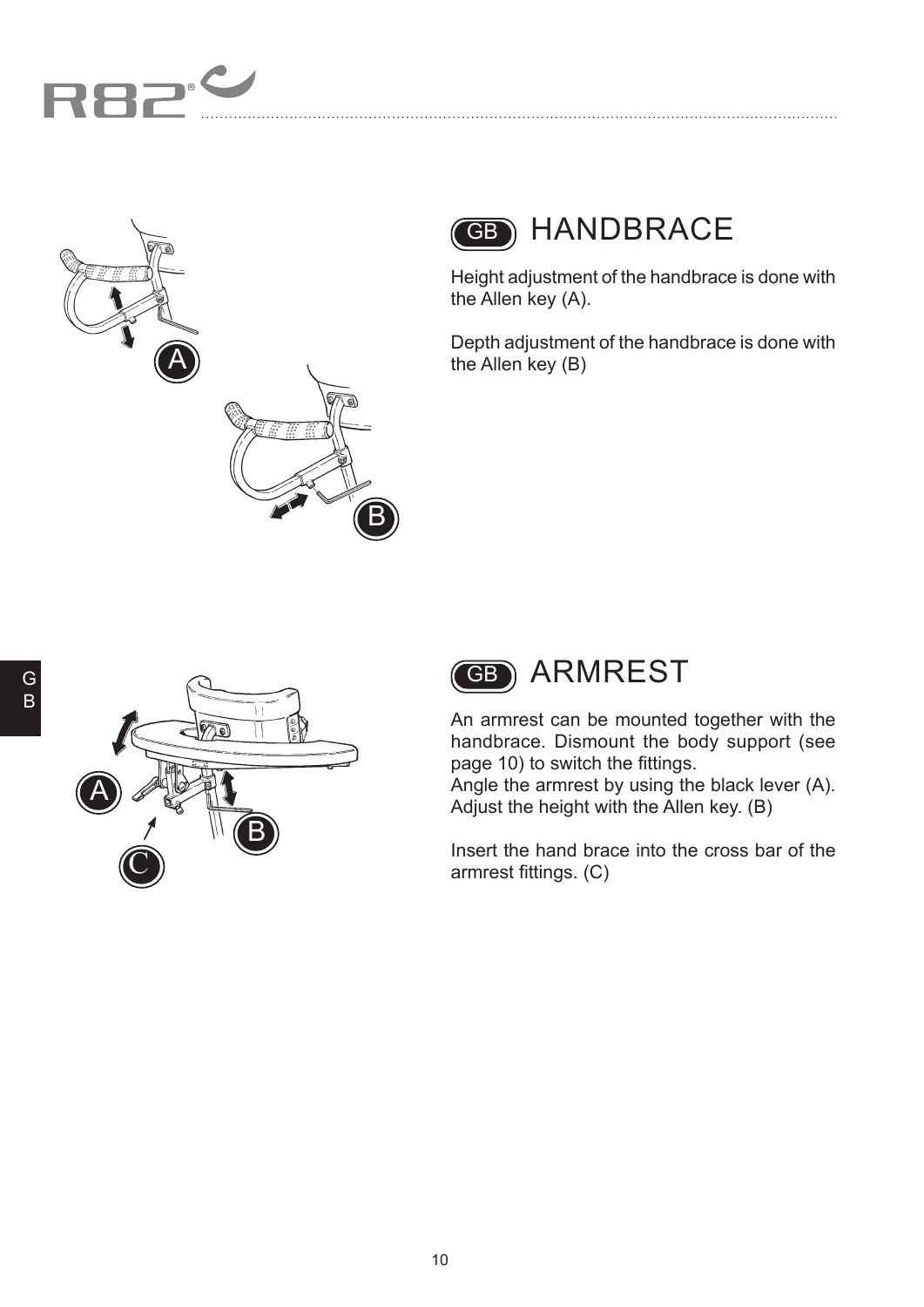



#### SIDE SUPPORTS

The side supports are mounted on the rear support bar.

Adjust the height with the attached Allen key (A). The side supports are individually adjustable in width as shown. (B)





- 1. To be able to place the helper's handle, mount the fittings first. Start by dismounting the two screws as shown (A). Then place the fittings and tighten the screws again. (B)
- 2. When the bar clicks into place tighten the black lever as shown.
- 3. Height adjustment of the handle.

Do not lift the Pony by using the helper's handle.

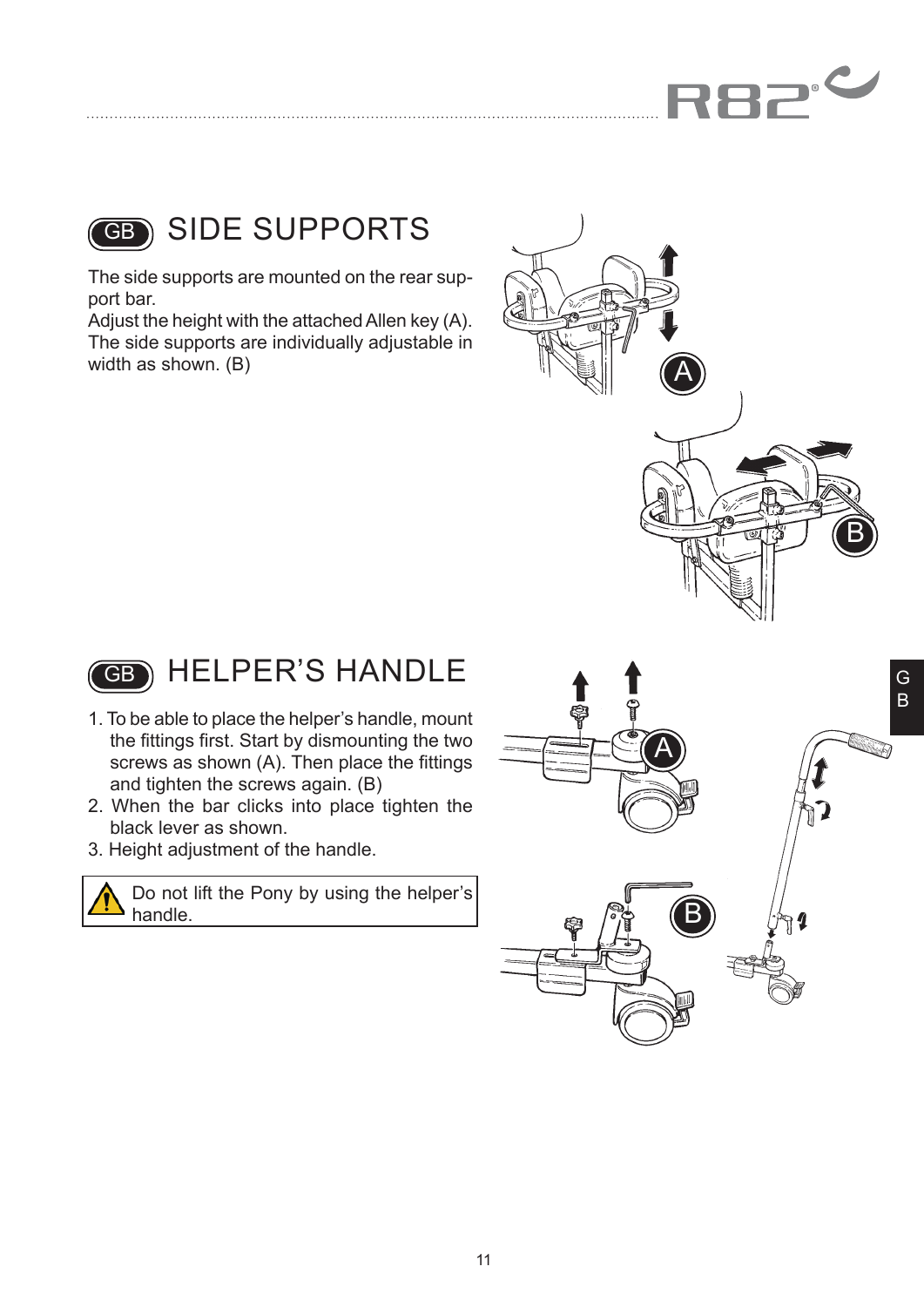



### GB VERTICAL HAND GRIPS, MOUNTED AT THE ENDS

Mount the vertical hand grips at the end of the hand brace in the following manner:

- 1) Pop out the stopper (A) with a screwdriver.
- 2) Insert the grip and the supplied bushing (B) into the hand brace at the desired angle.
- 3) Tighten with the Allen key (C).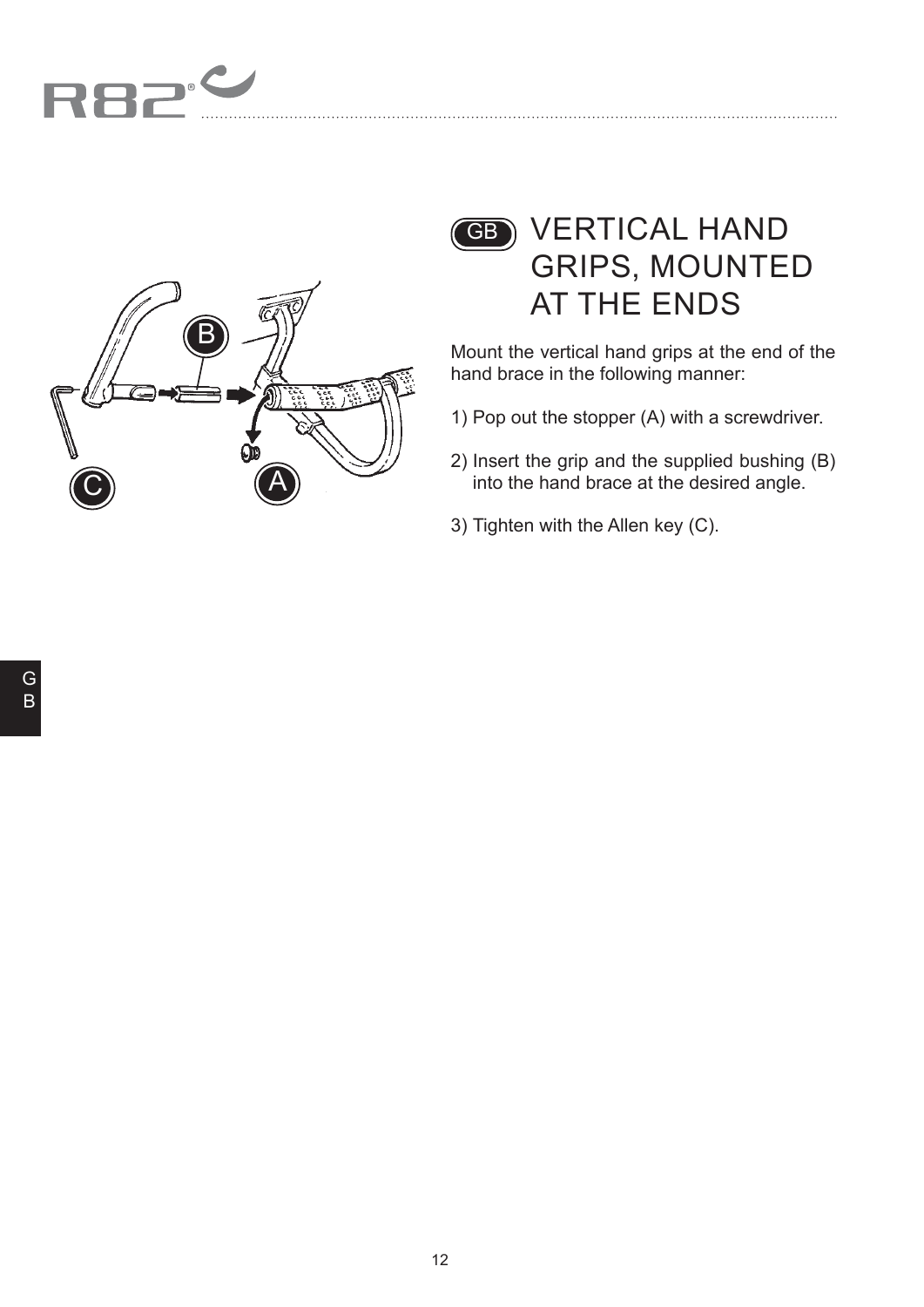

#### GB VERTICAL HAND GRIPS, MOUNTED IN THE MIDDLE

- 1. Cut the grip material (A) and remove it from the handbrace. Remove the stopper.
- 2. Determine placement of the hand grip (B) and take measurements to determine length of new grip material required for both sides of the hand grip. Cut grip material (C) to fit handle.
- 3. You can notch the grip material as shown (D) for complete coverage of the handle.
- 4. Mount the inside piece of the grip material. (Pouring some ethyl alcohol into the grip helps it slide onto the hand brace). Mount the hand grip (E) and tighten with the Allen key. Mount the outer grip material and replace the stopper.

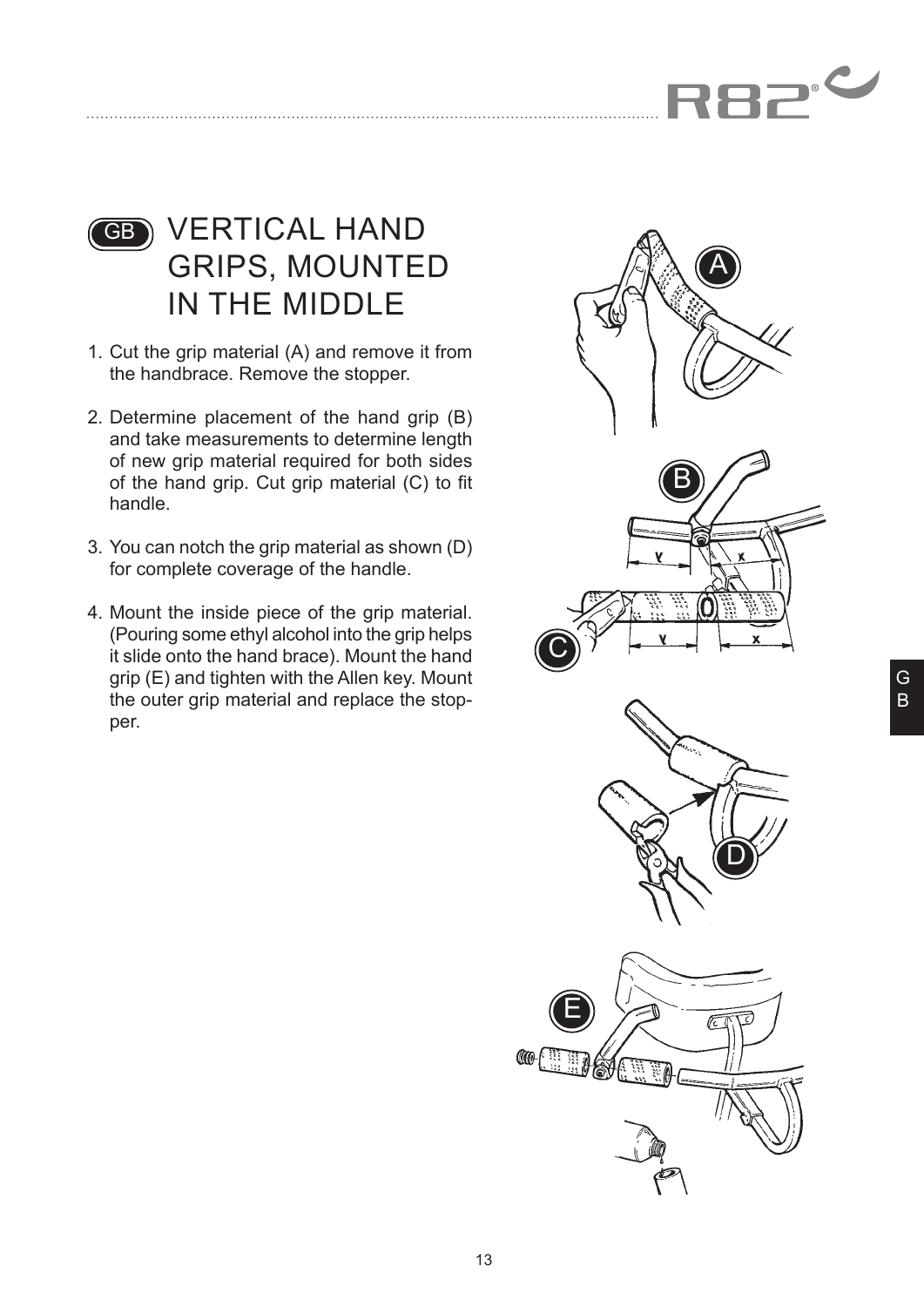



A) Serial number

B) Manufacturer



| Product: xxxx - Size x                 |                        |
|----------------------------------------|------------------------|
| Art. no : xxxxxxxxx                    | Max user mass xxx kg   |
| <b>XXXXXXX</b>                         |                        |
| DMR ver: XXXX                          | Mass device:<br>xxx kg |
|                                        | Max rated load: xxx kg |
| (XX)XXXXXXXXXXXXXX(XX)XXXXXX(XX)XXXXXX |                        |



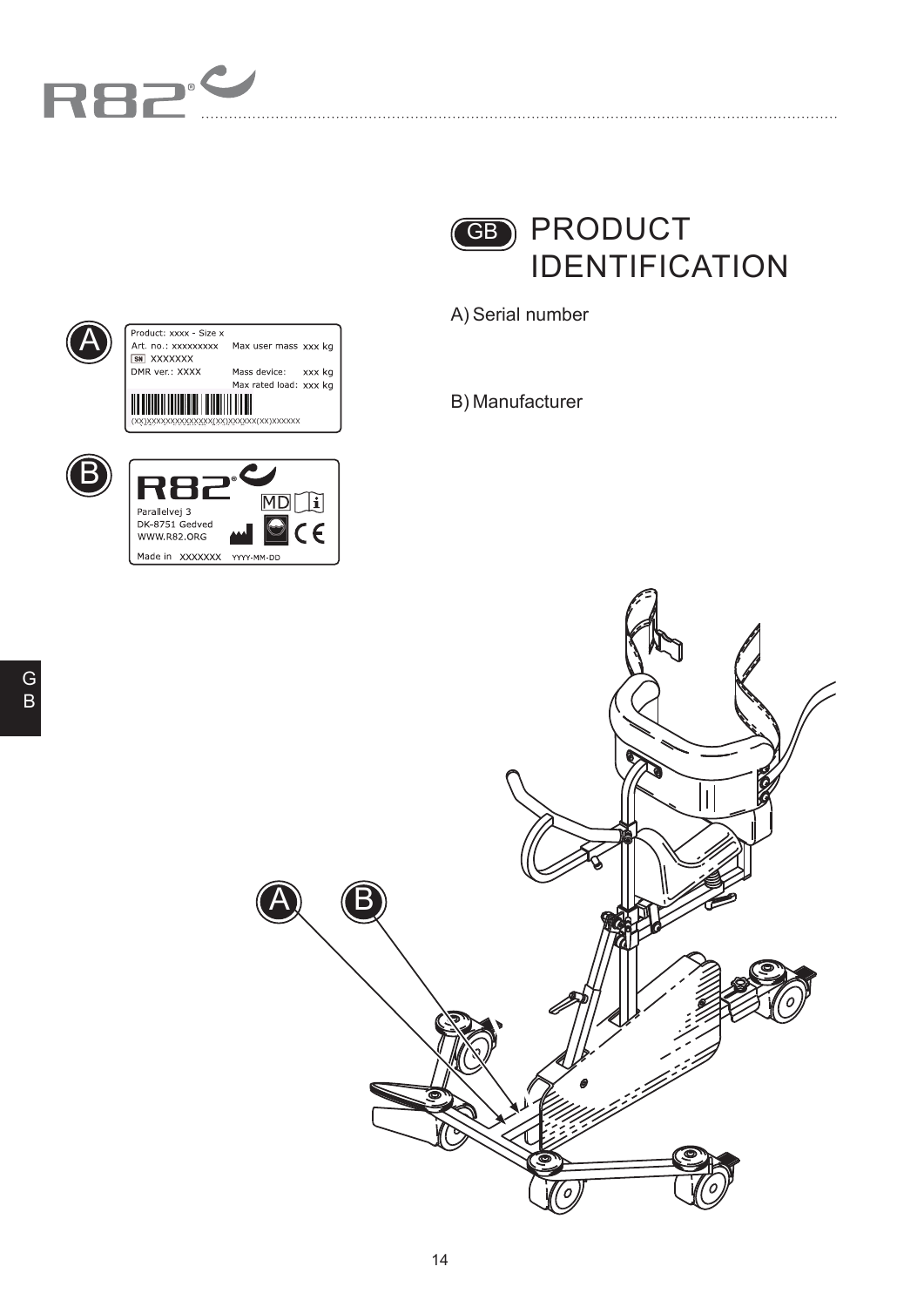







## GB MEASUREMENTS

|                       | Size 0     | Size 1     | Size 2      | Size <sub>3</sub> |
|-----------------------|------------|------------|-------------|-------------------|
| Seat height (L)       | 240-380 mm | 380-500 mm | 480-640 mm  | 550-900 mm        |
| Overall width(G)      | 590 mm     | 690 mm     | 770 mm      | 1030 mm           |
| Length $(H)$          | 670 mm     | 720 mm     | 1040 mm     | 1250 mm           |
| Overall height (I)    | 520-690 mm | 600-820 mm | 680-1040 mm | 930-1300 mm       |
| Angle, center bar (A) | $32^\circ$ | $32^\circ$ | $32^\circ$  | $32^\circ$        |
| Mass device           | 7 kg       | $10$ kg    | $13,5$ kg   | $17$ kg           |
| Max user mass         | 30 kg      | 40 kg      | 50 kg       | 75 kg             |
| Max rated load        | 39 kg      | 52 kg      | 65,5 kg     | 94 kg             |